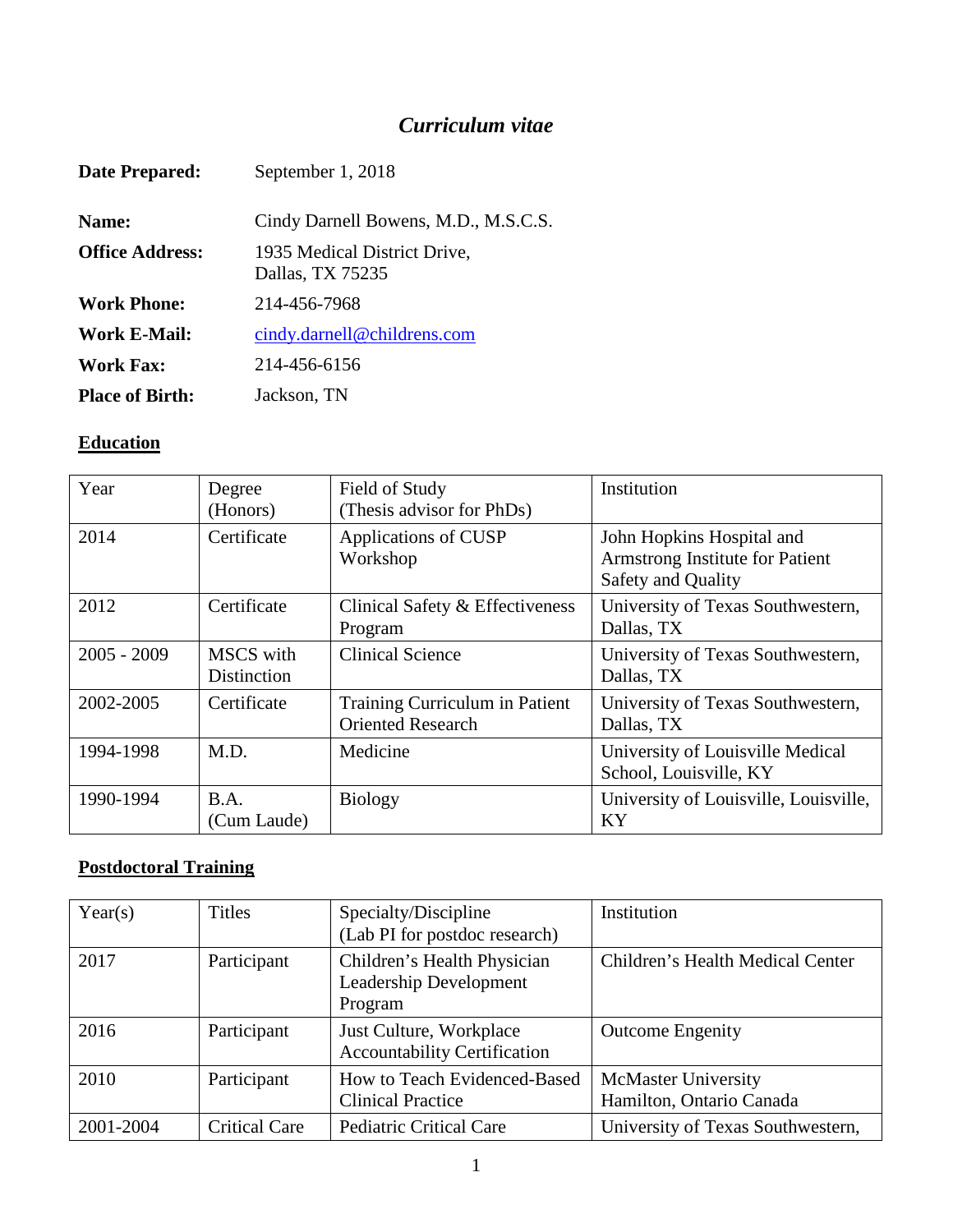|           | Fellow   |            | Dallas, TX                                         |
|-----------|----------|------------|----------------------------------------------------|
| 1999-2001 | Resident | Pediatrics | University of Tennessee at<br>Memphis, Memphis, TN |
| 1998-1999 | Intern   | Pediatrics | University of Tennessee at<br>Memphis, Memphis, TN |

## **Faculty Academic Appointments**

| Year(s)      | Academic Title             | Department | <b>Academic Institution</b>      |
|--------------|----------------------------|------------|----------------------------------|
| 2015-Present | Associate Professor        | Pediatrics | University of Texas Southwestern |
| 2004-2015    | <b>Assistant Professor</b> | Pediatrics | University of Texas Southwestern |

## **Current Licensure and Certification**

**Licensure** Texas medical license (L9670)

Board and Other Certification Pediatric Critical Care Medicine, FAAP Pediatric Medicine, FAAP Pediatric Advanced Life Support (PALS), American Heart Association

## **Honors and Awards**

| Year      | Name of Honor/Award                                             | <b>Awarding Organization</b>                                                    |
|-----------|-----------------------------------------------------------------|---------------------------------------------------------------------------------|
| 2014      | Mid-Career Women Faculty<br>Professional Development Seminar    | <b>Association of American Medical Colleges</b>                                 |
| 2005-2009 | Departmental Scholar                                            | Clinical Scholars Program, University of Texas<br>Southwestern, Dallas, TX      |
| 2009      | Physician Champion                                              | <b>Southwest Transplant Alliance</b>                                            |
| 2003-2005 | Recipient                                                       | National Institutes of Health (NIH) Clinical<br>Research Loan Repayment Program |
| 2000      | <b>Pediatric Resident Award</b>                                 | LeBonheur Children's Hospital, University of<br>Tennessee at Memphis            |
| 1994-1998 | Dr. Robert E. Brennan Estate Fund<br>Medical School Scholarship | University of Louisville Medical School                                         |
| 1990-1994 | <b>Guaranteed Entrance to Medical</b><br>School (G.E.M.S.)      | University of Louisville Medical School                                         |
| 1990-1994 | Dean's List Honor Student                                       | University of Louisville                                                        |
| 1990-1994 | <b>Mortar Board Honor Society</b>                               | University of Louisville                                                        |
| 1990-1994 | <b>Woodford Porter Scholar</b>                                  | University of Louisville                                                        |
| 1990-1991 | <b>Thurgood Marshall Scholar</b>                                | University of Louisville                                                        |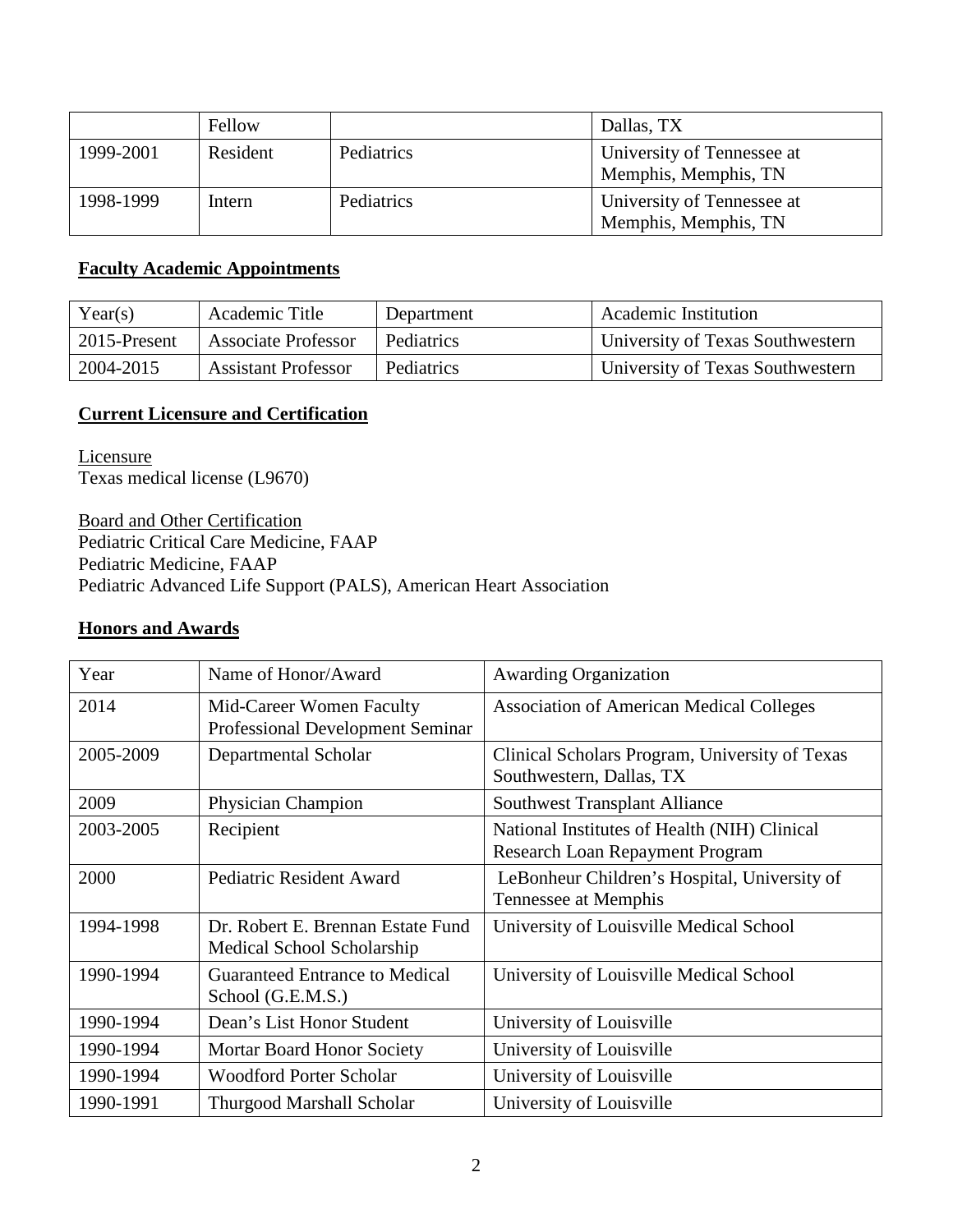## **Appointments at Hospitals/Affiliated Institutions**

| $Fast$       |                             |                          |                            |
|--------------|-----------------------------|--------------------------|----------------------------|
| Year(s)      | Position Title              | Department/Division      | Institution                |
| Current      |                             |                          |                            |
| Year(s)      | Position Title              | Department/Division      | Institution                |
| 2004-Present | <b>Active Member</b>        | Pediatrics/Critical Care | Children's Medical Center  |
| 2004-Present | <b>Active Medical Staff</b> | Pediatrics/Critical Care | Parkland Memorial Hospital |

### **Other Professional Positions**

| Year(s)      | <b>Position Title</b> | Institution                        |
|--------------|-----------------------|------------------------------------|
| 2014         | <b>Board Member</b>   | <b>ATHLOS Academies</b>            |
| 1993-Present | Member                | Alpha Kappa Alpha Sorority, Inc.   |
| 2001-Present | Member                | Greenville Avenue Church of Christ |

## **Major Administrative/Leadership Positions**

| Year(s)      | <b>Position Title</b>                                                  | Institution                                                                                    |
|--------------|------------------------------------------------------------------------|------------------------------------------------------------------------------------------------|
| 2017         | Medical Representative, Medical Executive<br>Committee                 | Children's Health Medical Center,<br>Dallas                                                    |
| 2016         | <b>Patient Safety Officer</b>                                          | Children's Health Medical Center,<br>Dallas<br><b>Patient Safety and Quality</b><br>Department |
| 2014-Present | Medical Director of the Pediatric Intensive<br>Care Unit               | Children's Health Medical Center,<br>Dallas                                                    |
| 2013-Present | Director of Safety and Quality, Pediatric<br><b>Critical Care Unit</b> | Children's Medical Center, Dallas                                                              |
| 2011         | Secretary/Treasurer, Medical Executive<br>Committee                    | Children's Medical Center, Dallas                                                              |
| 2011-Present | Project Leader, Bronchiolitis Task Force                               | Children's Medical Center                                                                      |
| 2009         | EPIC ICU Task Force, Physician Leader                                  | Children's Medical Center                                                                      |
| 2008-2016    | Transplant/Death Review Committee, Co-Chair                            | Children's Medical Center                                                                      |
| 2007-2016    | Hospital Liaison for Organ and Tissue<br>Donation                      | Children's Medical Center                                                                      |
| 2007         | Director, Clinical Research in the PICU                                | Children's Medical Center                                                                      |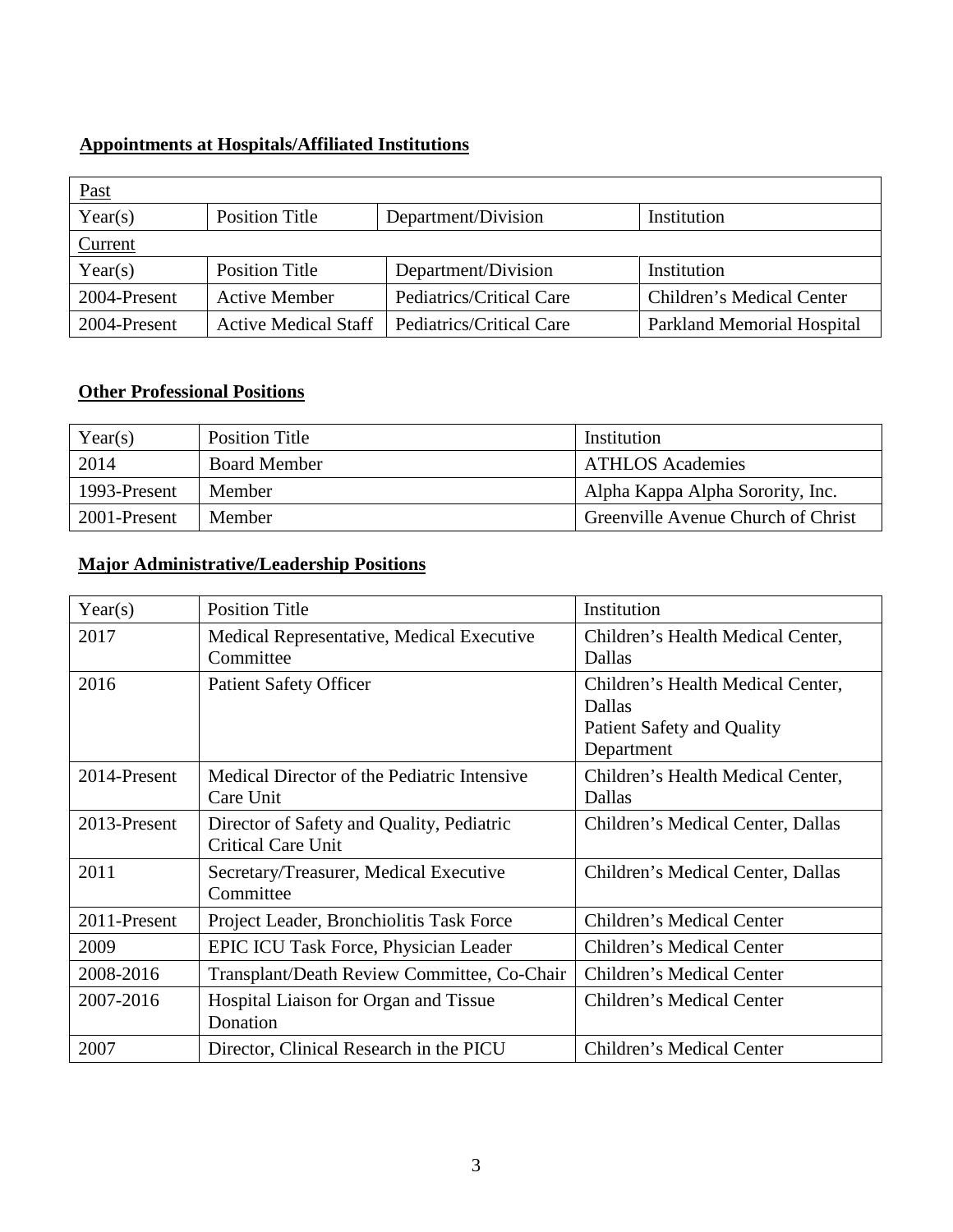## **Committee Service**

| Year(s)      | Name of Committee                                                                            | Institution/Organization            |
|--------------|----------------------------------------------------------------------------------------------|-------------------------------------|
| <b>UTSW</b>  |                                                                                              |                                     |
| 2017-Present | <b>Pediatric Faculty Engagement Committee</b>                                                | University of Texas Southwestern    |
| 2015-Present | Ethics Faculty Advisor Medical School Colleges                                               | University of Texas Southwestern    |
| 2015-Present | <b>Medical Humanities Track Advisory Committee</b>                                           | University of Texas Southwestern    |
| 2014-Present | 4 <sup>th</sup> Year Medical School Advisor                                                  | University of Texas Southwestern    |
| 2011-Present | <b>Resident Advocacy Projects</b>                                                            | University of Texas Southwestern    |
| 2008-Present | Core Pediatric Resident Interviewer                                                          | University of Texas Southwestern    |
| Hospital     |                                                                                              |                                     |
| 2017-Present | <b>Hospital Acquired Conditions Steering</b><br>Committee                                    | Children's Health Medical Center    |
| 2016-Present | Dallas Emergency Management Committee                                                        | Children's Health Medical Center    |
| 2016-Present | <b>Catheter Associated Urinary Tract Infection</b><br>Steering Committee, Co-Chair           | Children's Health Medical Center    |
| 2016         | <b>Hospital Acquired Conditions Steering</b><br>Committee, Co-Chair                          | Children's Health Medical Center    |
| 2016         | Disclosure Pioneer HAC, Site Quality Leader                                                  | <b>Solutions for Patient Safety</b> |
| 2015-Present | <b>Tracheostomy Care Committee</b>                                                           | Children's Health Medical Center    |
| 2015-Present | Ebola Management Team                                                                        | Children's Health Medical Center    |
| 2014-Present | <b>Central Line Associated Blood Stream Infection</b><br><b>Steering Committee</b>           | Children's Health Medical Center    |
| 2014-2016    | <b>Catheter Associated Urinary Tract Infection</b><br>Steering Committee, Physician Champion | Children's Health Medical Center    |
| 2017-Present | Hospital Acquired Pressure Ulcer Steering<br>Committee                                       | Children's Health Medical Center    |
| 2014-2016    | Hospital Acquired Pressure Ulcer Steering<br>Committee, Physician Champion                   | Children's Health Medical Center    |
| 2013-Present | <b>ECMO</b> Committee                                                                        | Children's Health Medical Center    |
| 2013-2015    | <b>Quality Patient Safety Committee</b>                                                      | Children's Medical Center           |
| 2013-Present | <b>Infection Control Committee</b>                                                           | Children's Health Medical Center    |
| 2011-Present | <b>Asthma Task Force</b>                                                                     | Children's Health Medical Center    |
| 2009-2015    | <b>EPIC Critical Care Services User Group</b>                                                | Children's Medical Center           |
| 2008-Present | <b>Medication Safety Committee</b>                                                           | Children's Health Medical Center    |
| 2006-2010    | Pain Free Steering Committee                                                                 | Children's Medical Center           |
| 2006-2009    | <b>Quality Safety Council</b>                                                                | Children's Medical Center           |
| 2007-2009    | Clinical Advisory Committee for the Palliative<br>Care Program                               | Children's Medical Center           |
| 2007-2008    | Procedural Pain Task Force                                                                   | Children's Medical Center           |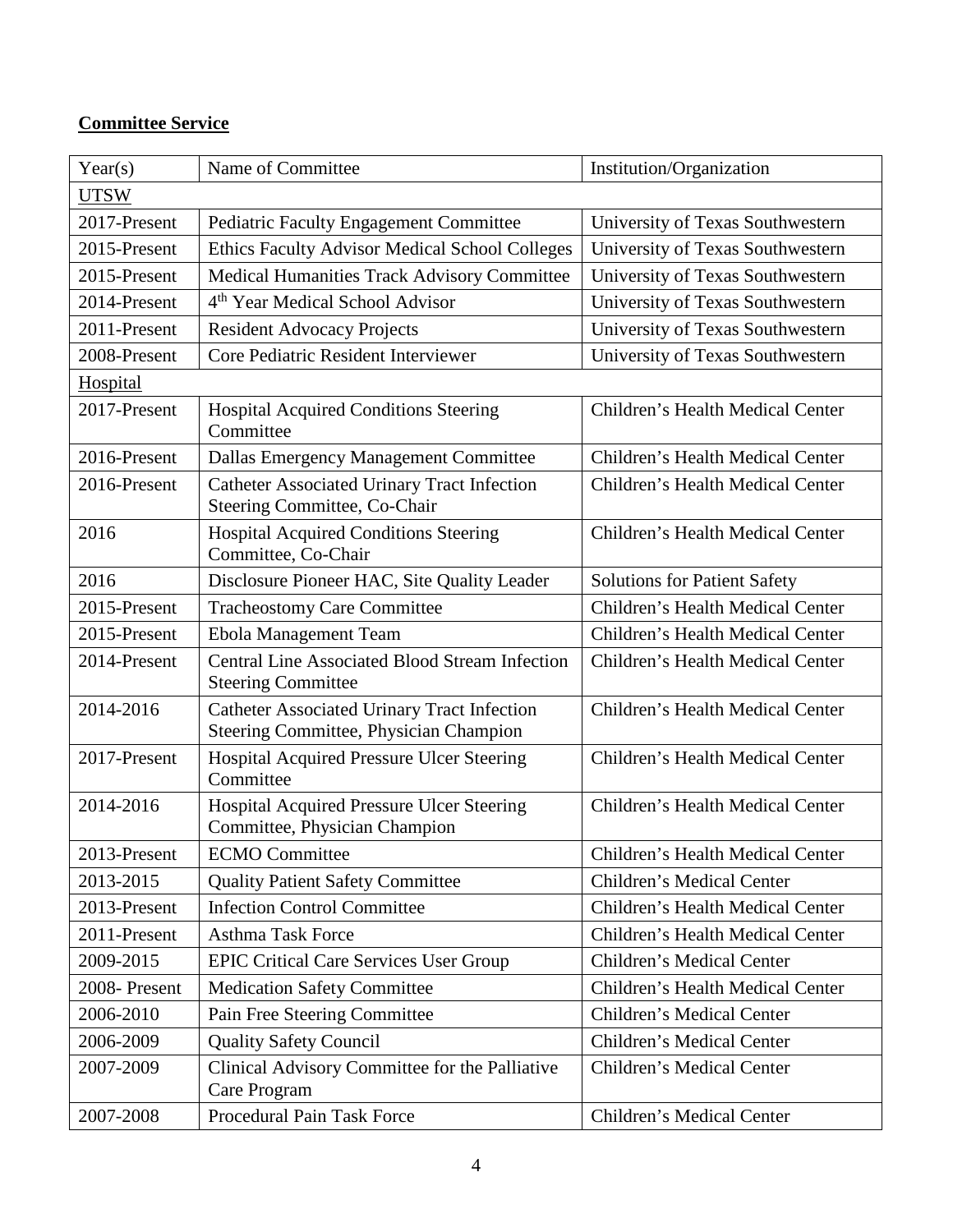| 2005-2006              | Pain Advocacy Patient and Parent Satisfaction<br><b>Task Force</b>                                                                | Children's Medical Center                               |
|------------------------|-----------------------------------------------------------------------------------------------------------------------------------|---------------------------------------------------------|
| State/Regional         |                                                                                                                                   |                                                         |
| 2016-Present           | <b>CHAT Bronchiolitis Collaborative</b>                                                                                           | Children's Hospital Association of<br>Texas             |
| State/Regional         |                                                                                                                                   |                                                         |
|                        |                                                                                                                                   |                                                         |
| National/International |                                                                                                                                   |                                                         |
| 2018 - Present         | Pediatrics Section Quality and Safety<br>Committee                                                                                | Society of Critical Care Medicine                       |
| 2017 - Present         | Pediatric ECMO Research Network<br>(PediECMO)                                                                                     | <b>ELSO</b> and PALISI Collaborative<br>Group           |
| $2017 - 2018$          | <b>Scientific Sessions Committee</b>                                                                                              | 4 <sup>th</sup> International Tracheostomy<br>Symposium |
| 2016-Present           | AAP Council on Quality Improvement and<br><b>Patient Safety</b>                                                                   | American Academy of Pediatrics                          |
| 2010-2015              | Intervention Steering Committee Member,<br>Randomized Evaluation of Sedation Titration<br>for Respiratory Failure (RESTORE)       | U01 HL086622-01A1 and U01<br>HL086649-01A1              |
| 2008                   | Focus Group Member: Improving the Safety<br>and Effectiveness of Donation After Cardiac<br>Death – Tools to Predict DCD Candidacy | <b>HRSA Consensus Conference</b><br>Phoenix, Arizona    |

# **Professional Societies**

| Dates        | Society Name, member                                         |
|--------------|--------------------------------------------------------------|
| 2009-2013    | PALISI: Pediatric Acute Lung Injury and Sepsis Investigators |
|              | Committees: HSCT/Oncology Subgroup                           |
|              | Fellowships                                                  |
|              |                                                              |
| Dates        | Society Name, member                                         |
| 1998-Present | <b>American Academy of Pediatrics</b>                        |
|              | Committees                                                   |
|              | Fellowships                                                  |
|              |                                                              |
| Dates        | Society Name, member                                         |
| 2001-Present | <b>Texas Pediatric Society</b>                               |
|              | Committees                                                   |
|              | Fellowships                                                  |
|              |                                                              |
| Dates        | Society Name, member                                         |
| 2002-Present | Society of Critical Care Medicine                            |
|              | Committees                                                   |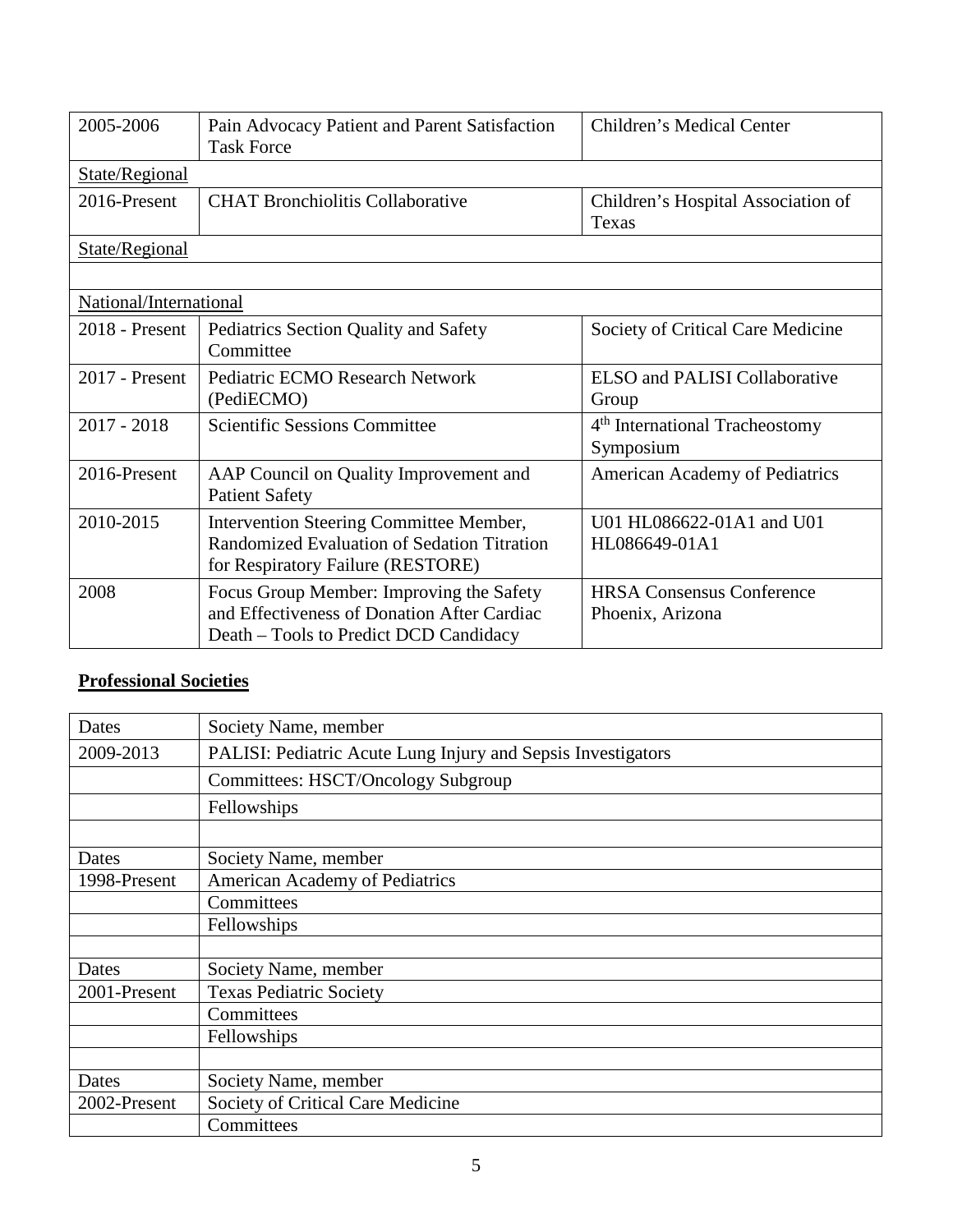|           | Fellowships                          |
|-----------|--------------------------------------|
|           |                                      |
| Dates     | Society Name, member                 |
| 2002-2011 | American College of Chest Physicians |
|           | Committees                           |
|           | Fellowships                          |
|           |                                      |
| Dates     | Society Name, member                 |
| 1998-2010 | <b>American Medical Association</b>  |
|           | Committees                           |
|           | Fellowships                          |
|           |                                      |
| Dates     | Society Name, member                 |
| 2006-2009 | <b>National Medical Association</b>  |
|           | Committees                           |
|           | Fellowships                          |

# **Invited Lectures**

| Year(s)        | Title                                                                  | Location                                                                                                |  |
|----------------|------------------------------------------------------------------------|---------------------------------------------------------------------------------------------------------|--|
| International  |                                                                        |                                                                                                         |  |
| National       |                                                                        |                                                                                                         |  |
| 2016 - Present | Patient Management on ECMO                                             | Pediatric-Neonatal and Adult ECMO<br>Course<br><b>Children's Health Simulation Center</b><br>Dallas, TX |  |
| 2015           | <b>ECMO</b> Pharmacology                                               | Pediatric-Neonatal ECMO Course<br><b>Children's Health Simulation Center</b><br>Dallas, TX              |  |
| 2011           | Analyzing Medication Errors from the Bedside:<br>A PICU Experience     | <b>NACHRI 2011 Creating Connections</b><br>Conference<br>Baltimore, MD                                  |  |
| 2010           | Improving Relationships Between the OPO and<br>the PICU                | 6 <sup>th</sup> National Learning Congress<br>Grapevine, TX                                             |  |
| 2010           | CPOE: Life after Go-Live                                               | EPIC 2010 User Group Meeting<br>Madison, WI                                                             |  |
| 2008           | Pharmacokinetics and ECMO, Focus on<br><b>Sedatives and Analgesics</b> | 18 <sup>th</sup> Annual SEECMO (South<br>Eastern ECMO) Conference,<br>Renaissance Hotel, Dallas, Texas  |  |
| Regional/Local |                                                                        |                                                                                                         |  |
| 2016           | Challenges of Medical Care Are Not Always<br>Medical                   | <b>Schwartz Center Rounds</b><br>Children's Health Medical Center,<br>Dallas<br>Dallas, TX              |  |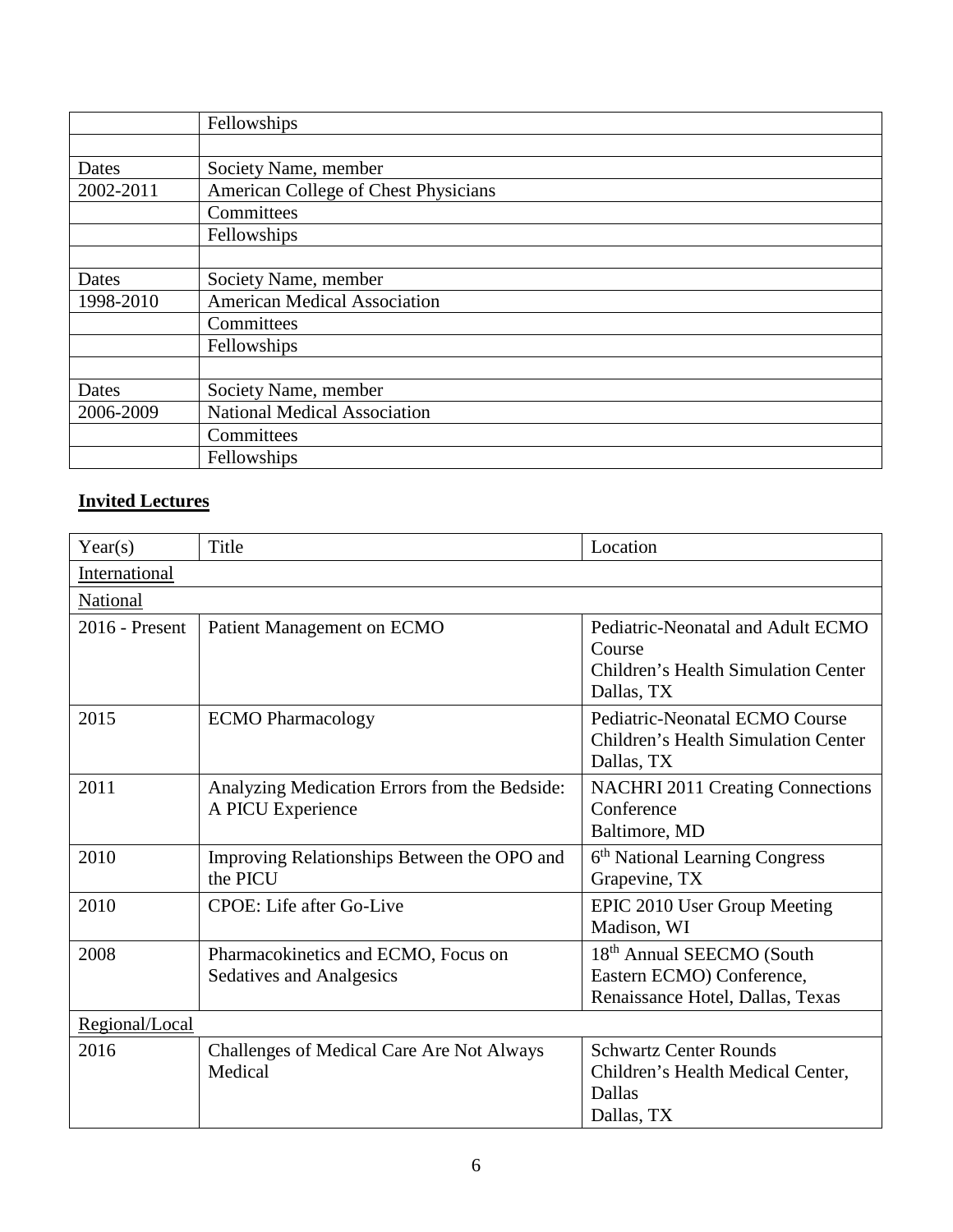| 2013      | Ethical and Practical Issues with Organ<br>Donation after Circulatory Death          | UT Southwestern Kidney Transplant<br>and Dialysis Update 2013, UT<br>Southwestern Medical Center,<br><b>T.Boone Pickens Biomedical</b><br>Building, Dallas, TX                           |
|-----------|--------------------------------------------------------------------------------------|------------------------------------------------------------------------------------------------------------------------------------------------------------------------------------------|
| 2012      | Ethics in Organ and Tissue Donation                                                  | <b>Las Colinas Medical Center</b><br>Dallas, TX                                                                                                                                          |
| 2012      | Organ and Tissue Donation                                                            | <b>Medicine Grand Rounds</b><br><b>Methodist Dallas Medical Center</b><br>Dallas, TX                                                                                                     |
| 2012      | Donation After Cardiac Death: Where are we<br>now?                                   | Children's Medical Center<br>Dallas, TX                                                                                                                                                  |
| 2012      | Ethics Forum: Donation after Cardiac Death:<br>Where are We Now?                     | 6 <sup>th</sup> Annual Organ and Tissue<br><b>Donation Seminar</b><br>Parkland Memorial Hospital<br>Dallas, TX                                                                           |
| 2009      | <b>Best Communications Practice for Donation</b><br><b>After Cardiac Death</b>       | <b>HRSA Foundations Webinar Region</b><br>4 Collaborative<br>Webinar and Teleconference, 60<br>sites in attendance                                                                       |
| 2009      | Organ Donation in a Pediatric Hospital                                               | Southwest Transplant Alliance,<br>Dallas, TX                                                                                                                                             |
| 2009      | Organ Donation: Are We Pushing the Limits?                                           | 10 <sup>th</sup> Annual Making a World of<br>Difference Pediatric Critical Care<br>Conference, Children's Medical<br>Center of Dallas, University of Texas<br>Southwestern<br>Dallas, TX |
| 2009      | Organ and Tissue Donation and Transplantation<br>at Children's Medical Center Dallas | PICU Nursing Team Leader Retreat,<br>Children's Medical Center Dallas,<br>Dallas, TX                                                                                                     |
| 2008      | Donation After Cardiac Death, Ethical<br><b>Considerations, Ethics Forum</b>         | Children's Medical Center Dallas,<br>Dallas, TX                                                                                                                                          |
| 2008      | <b>Current Strategies in ICU Sedation</b>                                            | Critical Care Nursing Forum,<br>Children's Medical Center of Dallas,<br>Dallas, TX                                                                                                       |
| 2006      | From Student to Faculty                                                              | Minority Medical School Orientation<br>Program, University of Texas<br>Southwestern, Dallas, TX                                                                                          |
| 2003      | Evidence Based ICU Design: A Proposal for<br>Study of Nature in the ICU              | 4 <sup>th</sup> Annual Pediatric Critical Care<br>Conference, University of Texas<br>Southwestern, Children's Medical<br>Center, Dallas, TX                                              |
| 2003-2008 | Chest X-Ray Interpretation for PICU Nurses                                           | <b>PICU Nursing Lecture Series,</b><br>Children's Medical Center, Dallas,                                                                                                                |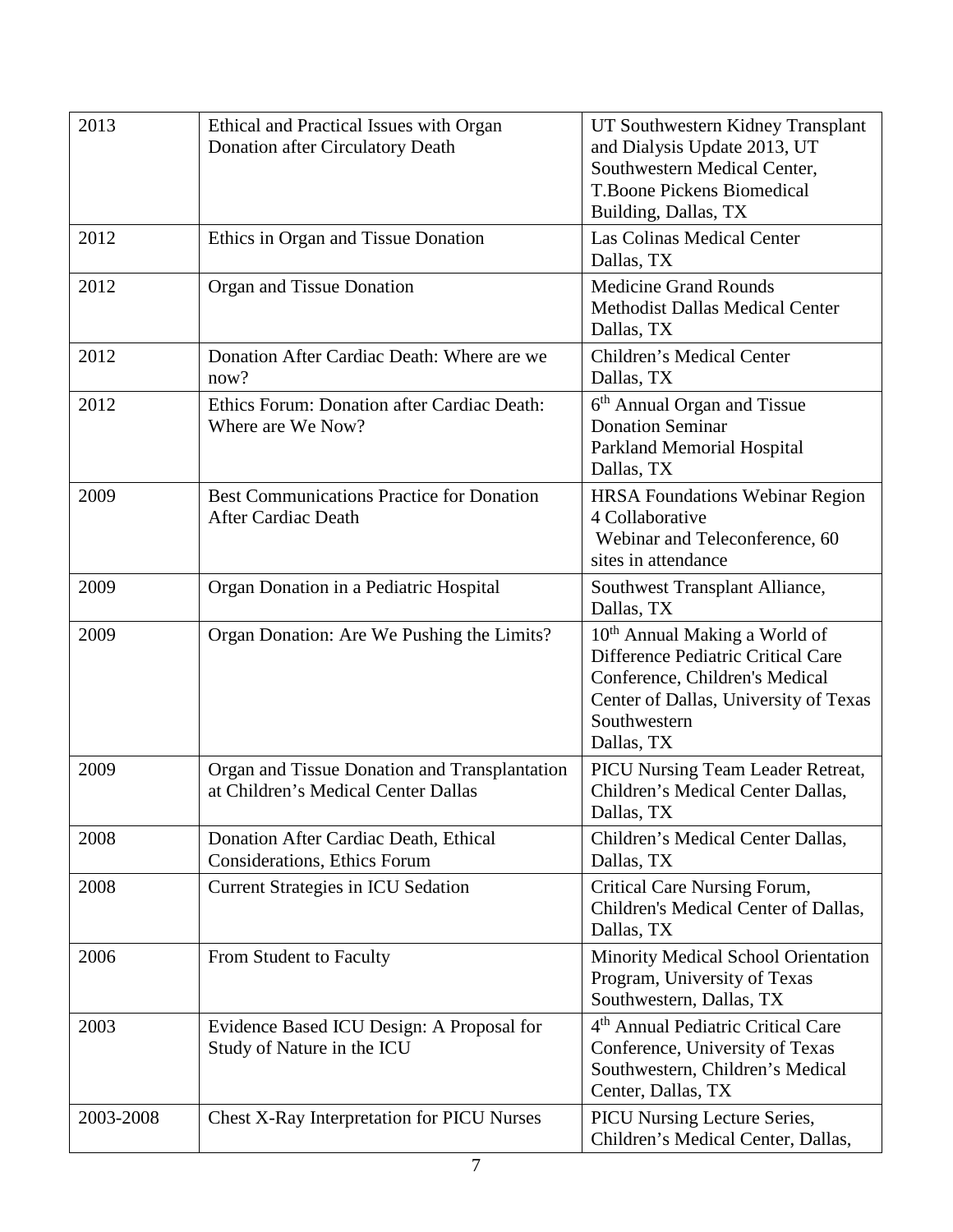|  |  |  | mm w<br>$- - -$ |
|--|--|--|-----------------|
|--|--|--|-----------------|

#### **Service to the Community**

| Year(s) | Role                                                                            | Organization or institution |
|---------|---------------------------------------------------------------------------------|-----------------------------|
|         | May include a brief, one-sentence description of each role if needed (optional) |                             |

|           | 2002- Present   Member Executive Board | Camp Sol, Inc |
|-----------|----------------------------------------|---------------|
| 2004-2008 | Vice President, Executive Board        | Camp Sol, Inc |

#### **Bibliography**

**Peer-Reviewed Publications** *(List in chronological order with complete pagination. Authors should be listed in the same order as they appear in the published article. Do not include abstracts or submitted works.)*

#### Original Research Articles

| 1.               | Anton-Martin P, Journeycake J, Modem V, Golla S, Raman L, Tweed J, Darnell Bowens C.          |
|------------------|-----------------------------------------------------------------------------------------------|
|                  | Coagulation Profile Is Not a Predictor of Acute Cerebrovascular Events in Pediatric           |
|                  | Extracorporeal Membrane Oxygenation Patients. ASAIO J. 2017 Jul 3.                            |
| 2.               | Hood K, Lewis B, Bowens CD. Reducing Fresh Tracheostomy Decannulations Following              |
|                  | Implementation of a Fresh Trachesotomy Guideline. Crit Care Nurs Clin North Am. 2017          |
|                  | June; 29(2): 131-141.                                                                         |
| 3.               | Anton-Martin P, Modem V, Taylor D, Potter D, Darnell-Bowens, C. A retrospective study of      |
|                  | sedation and analgesic requirements of pediatric patients on extracorporeal membrane          |
|                  | oxygenation (ECMO) from a single-center experience. Perfusion. 2017 Apr;32(3):183-191.        |
|                  | Epub 2016 Oct 11. PMID: 27729502                                                              |
| $\overline{4}$ . | Natale JE, Lebet R, Joseph JG, Ulysse C, Ascenzi J, Wypij D, Curley MAQ; Randomized           |
|                  | Evaluation of Sedation Titration for Respiratory Failure (RESTORE)Study Investigators         |
|                  | (Bowens CD). Racial and Ethnic Disparities in Parental Refusal of Consent in a Large,         |
|                  | Multisite Pediatric Critical Care Clinical Trial. J Pediatr. 2017 May;184:204-208.            |
| 5.               | Weiss SL, Asaro LA, Flori HR, Allen GL, Wypij D, Curley MA; Randomized Evaluation of          |
|                  | Sedation Titration for Respiratory Failure (RESTORE) Study Investigators (Bowens CD).         |
|                  | Multiple Organ Dysfunction in Children Mechanically Ventilated for Acute Respiratory Failure. |
|                  | Pediatr Crit Care Med. 2017 April; 18(4): 319-329.                                            |
| 6.               | Schneider JB, Sweberg T, Asaro LA, Kirby A, Wypij D, Thiagarajan RR, Curley MAQ;              |
|                  | Randomized Evaluation of Sedation Titration for Respiratory Failure (RESTORE) Study           |
|                  | Investigators (Bowens CD). Sedation Management in Children Supported on Extracorporeal        |
|                  | Membrane Oxygenation for Acute Respriratory Failure. Crit Care Med. 2017 Oct;45(10):e1001-    |
|                  | e1010. PMID: 28614197                                                                         |
| 7.               | Bateman ST, Borasino S, Asaro LA, Cheifetz IM, Diane S, Wypij D, Curley MA; RESTORE           |
|                  | Study Investigators (Bowens CD). Early High-Frequency Oscillatory Ventilation in Pediatric    |
|                  | Acute Respiratory Failure. A Propensity Score Analysis. American Journal of Respiratory and   |
|                  | Critical Care Medicine 2016;193:495-503.                                                      |
| 8.               | Grant MJ, Schneider JB, Asaro LA, Dodson BL, Hall BA, Simone SL, Cowl AS, Munkwitz            |
|                  |                                                                                               |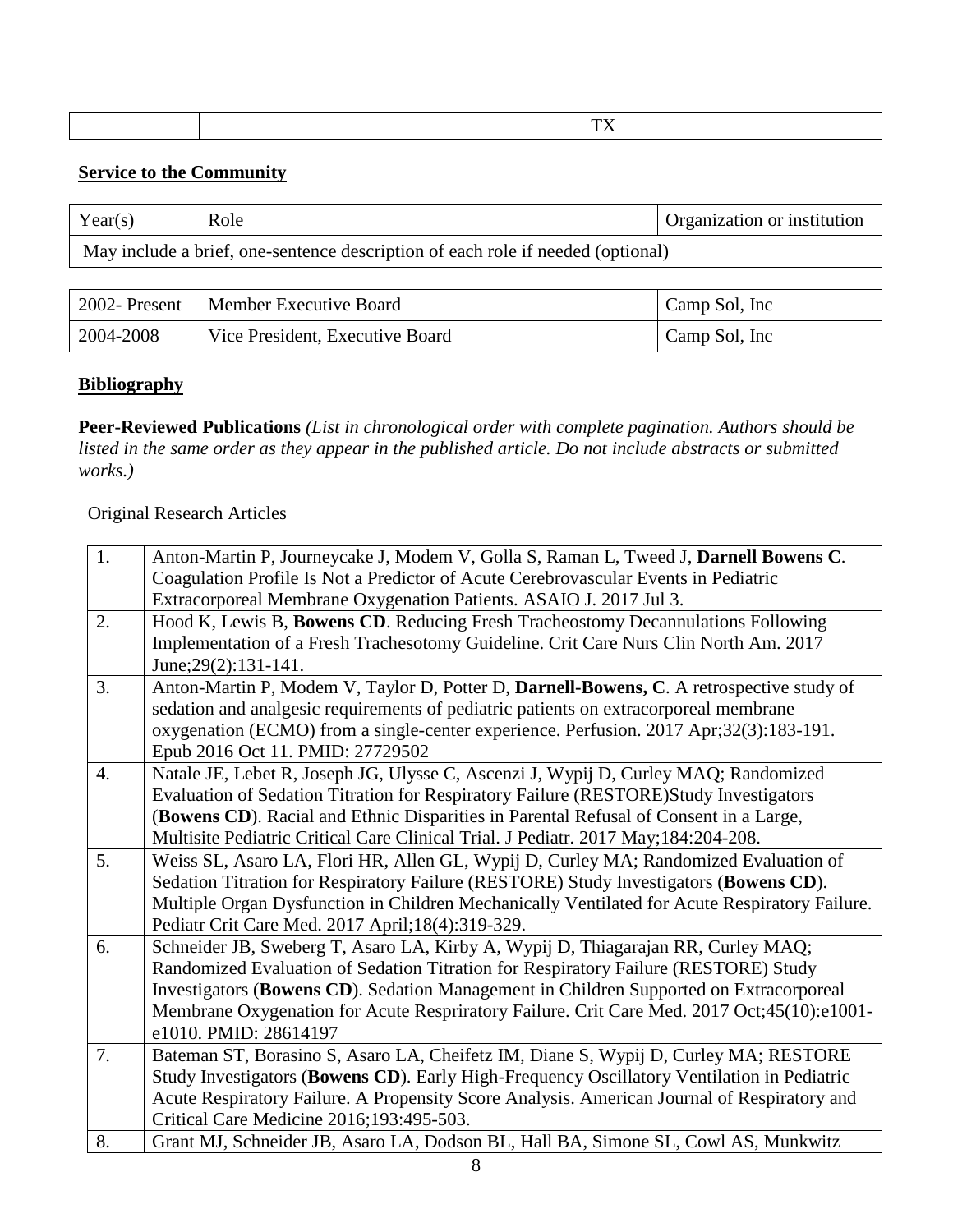|     | MM, Wypij D, Curley MA; Randomized Evaluation of Sedation Titration for Respiratory                                                                                           |
|-----|-------------------------------------------------------------------------------------------------------------------------------------------------------------------------------|
|     | Failure Study Investigators (Bowens CD). Dexmedetomidine Use in Critically Ill Children With                                                                                  |
|     | Acute Respiratory Failure. Pediatr Crit Care Med. 2016 Dec; 17(12): 1131-1141.                                                                                                |
| 9.  | Faustino EV, Gedeit R, Schwarz AJ, Asaro LA, Wypij D, Curley MA; Randomized Evaluation                                                                                        |
|     | of Sedation Titration for Respiratory Failure (RESTORE) Study Investigators (Bowens CD).                                                                                      |
|     | Accuracy of an Extubation Readiness Test in Predicting Successful Extubation in Children With                                                                                 |
|     | Acute Respiratory Failure from Lower Respiratory Tract Disease. Crit Care Med. 2017                                                                                           |
|     | $Jan;45(1):94-102.$                                                                                                                                                           |
| 10. | Yu KO, Randolph AG, Agan AA, Yip WK, Truemper EJ, Weiss SL, Ackerman KG, Schwarz                                                                                              |
|     | AJ, Giuliano JS Jr, Hall MW, Bubeck Wardenburg J; Pediatric Acute Lung Injury and Sepsis                                                                                      |
|     | Investigators (PALISI) PICFlu Study Group (Bowens CD); PALISI PICFlu Study Group.                                                                                             |
|     | Staphylococcus aureus alpha-Toxin Response Distinguishes Respiratory Virus-Methicillin-                                                                                       |
|     | Resistant S. aureus Coinfection in Chlidren. J Infect Dis. 2016 Dec 1;214(11):1638-1646.                                                                                      |
| 11. | Bateman ST, Borasino S, Asaro LA, Cheifetz IM, Diane S, Wypij D, Curley MA; RESTORE                                                                                           |
|     | Study Investigators (Bowens CD). Early High-Frequency Oscillartory Ventilation in Pediatric                                                                                   |
|     | Acute Respiratory Failure. A propensity Score Analysis. Am J Respir Crit Care Med. 2016 Mar                                                                                   |
|     | 1;193(5):495-503.                                                                                                                                                             |
| 12. | Curley MA, Wypij D, Watson RS, Grant MJ, Asaro LA, Cheifetz IM, Dodson BL, Franck LS,                                                                                         |
|     | Gedeit RG, Angus DC, Matthay MA; RESTORE Study Investigators and the Pediatric Acute                                                                                          |
|     | Lung Injury and Sepsis Investigators Network (Bowens CD). Protocolized sedation vs usual                                                                                      |
|     | care in pediatric patients mechanically ventilated for acute respiratory failure; a randomized                                                                                |
|     | clinical trial. JAMA. 2015 Jan 27;313(4):379-89.                                                                                                                              |
| 13. | Inpatient Bronchiolitis Guideline Implementation and Resource Utilization. Vineeta Mittal,<br>M.D., Cindy Darnell, M.D., Brian Walsh, RRT-NPS, MBA, Amit Mehta, M.D., Mohamed |
|     | Badawy, M.D., Rustin Morse, M.D., Rodica Pop, CNS, PhD, Jerithea Tidwell, CNS, PhD,                                                                                           |
|     | Maeve Sheehan, M.D., Sandra McDermott, RRT-NPS, MHA, Carolyn Cannon, M.D., PhD,                                                                                               |
|     | Jeffrey Kahn, M.D. Pediatrics 2014, Feb 17.                                                                                                                                   |
| 14. | Randolph AG, Vaughn F, Sullivan R, Rubinson L, Thompson BT, Yoon G, Smoot E, Rice TW,                                                                                         |
|     | Loftis LL, Helfaer M, Doctor A, Paden M, Flori H, Babbitt C, Graciano AL, Gedeit R, Sanders                                                                                   |
|     | RC, Giuliano JS, Zimmerman J, Uyeki TM; Pediatric Acute Lung Injury and Sepsis                                                                                                |
|     | Investigator's Network and the National Heart, Lung, and Blood Institute ARDS Clinical Trials                                                                                 |
|     | Network (Bowens CD). Critically ill children during the 2009-2010 influenza pandemic in the                                                                                   |
|     | United States. Pediatrics. 2011 Dec; 128(6): e1450-8.                                                                                                                         |
| 15. | Bowens, Cindy D, Thompson, Jennifer A, Thompson, Marita T, Breitzka, Robin L, Thompson,                                                                                       |
|     | Debbie G, Sheeran, Paul W. A Trial of Methadone Tapering Schedules in Pediatric Intensive                                                                                     |
|     | Care Unit Patients Exposed to Prolonged Sedative Infusions. Pediatric Critical Care Medicine.                                                                                 |
|     | 2011 Sep; 12(5): 504-11.                                                                                                                                                      |
| 16. | Shore PM, Huang R, Roy L, Darnell C, Grein H, Roberson T, Thompson L. Development of a                                                                                        |
|     | Bedside Tool to Predict Time to Death after Withdrawal of Life-sustaining Therapies in Infants                                                                                |
|     | and Children. Pediatric Critical Care Medicine 2011 Nov. 3                                                                                                                    |
| 17. | Shore PM, Huang R, Roy L, Darnell C, Grein H, Robertson T, Thompson L. Potential for Liver                                                                                    |
|     | and Kidney Donation after Circulatory Death in Infants and Children. Pediatrics. September                                                                                    |
| 18. | 2011 e631-e638.<br>Darnell CM, Thompson J, Stromberg D, Roy L, Sheeran P. Effect of low-dose naloxone                                                                         |
|     | infusion on fentanyl requirements in critically ill children. Pediatrics 2008, 121(5):e1363-1371.                                                                             |
| 19. | Causey, D., McKay, M., Rosenthal, C. and Darnell, C. The Assessment of Hospital-Related                                                                                       |
|     | Stress in Children and Adolescents Admitted to a Psychiatric Inpatient Unit. Journal of Child                                                                                 |
|     | and Adolescent Psychiatric Nursing. 1998 Oct-Dec; 11(4): 135-45.                                                                                                              |
|     |                                                                                                                                                                               |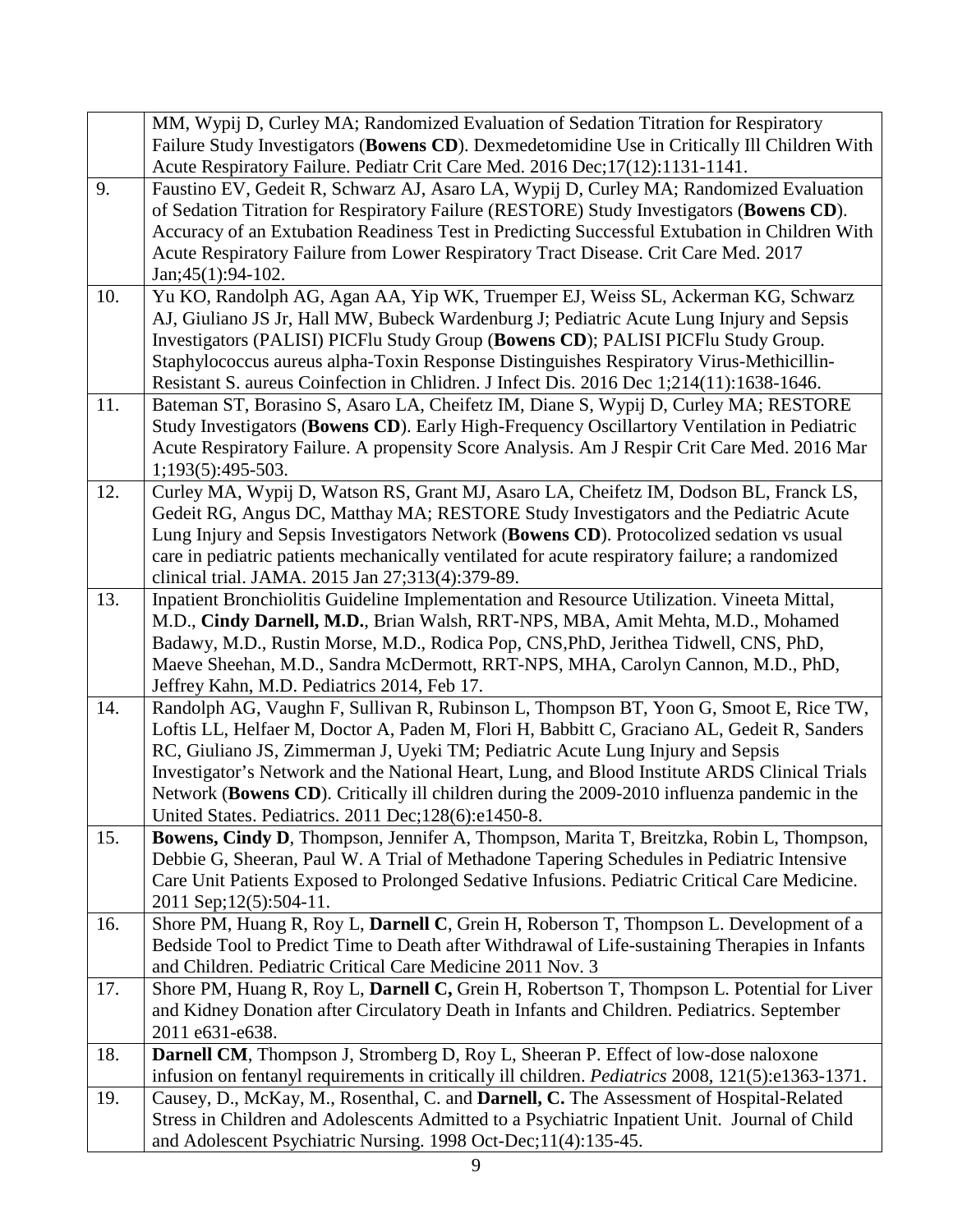## Case Reports

| 1. | Anton-Martin P, Darnell-Bowens C, Aquino VM, Jones T, Raman L. Successful engraftment            |
|----|--------------------------------------------------------------------------------------------------|
|    | after hematopoietic stem cell transplantation with infusion of donor stem cells through the      |
|    | extracorporeal membrane oxygenation circuit. Indian Journal of Critical Care Medicine: Peer-     |
|    | reviewed, Official Publication of Indian Society of Critical Care Medicine 2016;20:617-9.        |
|    | PMID:27829721                                                                                    |
| 2. | <b>Darnell C,</b> Steiner J, Szmuk P, Sheeran P. Withdrawal from Multiple Sedative Agent Therapy |
|    | in an Infant, Is Dexmedetomindine the Cause or the Cure? Pediatric Critical Care Medicine        |
|    | $2010, 11(1)$ e1-3.                                                                              |

#### Letters to the Editor

| 1. | A call for full public disclosure for donation after circulatory determination of death in children. |
|----|------------------------------------------------------------------------------------------------------|
|    | Nakagawa TA, Rigby MR, Bratton S, Shemie S, Ajizian SJ, Berkowitz I, Bowens CD, Cosio                |
|    | CC, Curley MA, Dhanai S, Dobyns E, Easterling L, Fortenberry JD, Helfaer MA, Kolovos NS,             |
|    | Koogler T, Lebovitz DJ, Michelson K, Morrison W, Naim MY, Neddle J, Nelson B, Rotta AT,              |
|    | Rowin ME, Serrao K, Shore PM, Smith S, Thompson AE, Vohra A, Weise K. Pediatric Critical             |
|    | Care Medicine 2011 May; 12(3): 375-7                                                                 |

#### Proceedings of Meetings

| Trends in Heated High Flow Nasal Cannula Use in Hospitalized Children with Bronchiolitis and |
|----------------------------------------------------------------------------------------------|
| its Impact on Intubation Rate, Ward Length of Stay, and Air Leak Syndrome: A Six Year        |
| University Pediatric Practice Analyses. Vineeta Mittal, MD, MBA, Mohamed Badawy, MD,         |
| Melanie Zepeda, LP, BBM, Brandon Daigle, RRT, MBA, Kristen Hood, RRT, Chelsea                |
| Reynolds, RN, Amit Mehta, MD, Maeve Sheehan, MD, MBA, Peter Luckett, MD, Dorothy             |
| Foglia, RN, MHA, Geneva Burnap, RN, MHA, Jeffrey Kahn, MD, MPH, Cindy Darnell                |
| Bowens, MD, MSCS. Invited platform presentation at Annual Pediatric Academic Societies       |
| meeting, San Franscisco, May 2017 & Invited Platform presentation at Annual Pediatric        |
| Hospital Medicine conference July 2017.                                                      |
|                                                                                              |

#### Clinical Practice Guidelines

1. Evidence Based Clinical Practice Guideline for Children with Bronchiolitis: Management of Bronchiolitis in Children Less than Two Years Old. Bronchiolitis Task Force: Vineeta Mittal, Brian Walsh, **Cindy Darnell Bowens**, Sandra McDermott, Amit Mehta, Jeffrey Kahn, Carolyn Cannon, Claudia DeShay, Sri Adusumilli, Mohamed Badawy, Jeritha Tidwell, Martha Shaw, Monica Hoover, Myra Wyckoff. Children's Medical Center: October 2011; [http://cmc](http://cmc-childnet/ChildNet/Policies/Policies/Clinical%20Practice%20Guidelines/Diagnosis%20Related/H-DR_1.01_Management%20of%20Bronchiolitis%20in%20Children%20Less%20than%20Two%20Years%20Old_10-23-11.pdf)[childnet/ChildNet/Policies/Policies/Clinical%20Practice%20Guidelines/Diagnosis%20Related/](http://cmc-childnet/ChildNet/Policies/Policies/Clinical%20Practice%20Guidelines/Diagnosis%20Related/H-DR_1.01_Management%20of%20Bronchiolitis%20in%20Children%20Less%20than%20Two%20Years%20Old_10-23-11.pdf) [H-](http://cmc-childnet/ChildNet/Policies/Policies/Clinical%20Practice%20Guidelines/Diagnosis%20Related/H-DR_1.01_Management%20of%20Bronchiolitis%20in%20Children%20Less%20than%20Two%20Years%20Old_10-23-11.pdf)[DR\\_1.01\\_Management%20of%20Bronchiolitis%20in%20Children%20Less%20than%20Two%](http://cmc-childnet/ChildNet/Policies/Policies/Clinical%20Practice%20Guidelines/Diagnosis%20Related/H-DR_1.01_Management%20of%20Bronchiolitis%20in%20Children%20Less%20than%20Two%20Years%20Old_10-23-11.pdf) [20Years%20Old\\_10-23-11.pdf](http://cmc-childnet/ChildNet/Policies/Policies/Clinical%20Practice%20Guidelines/Diagnosis%20Related/H-DR_1.01_Management%20of%20Bronchiolitis%20in%20Children%20Less%20than%20Two%20Years%20Old_10-23-11.pdf)